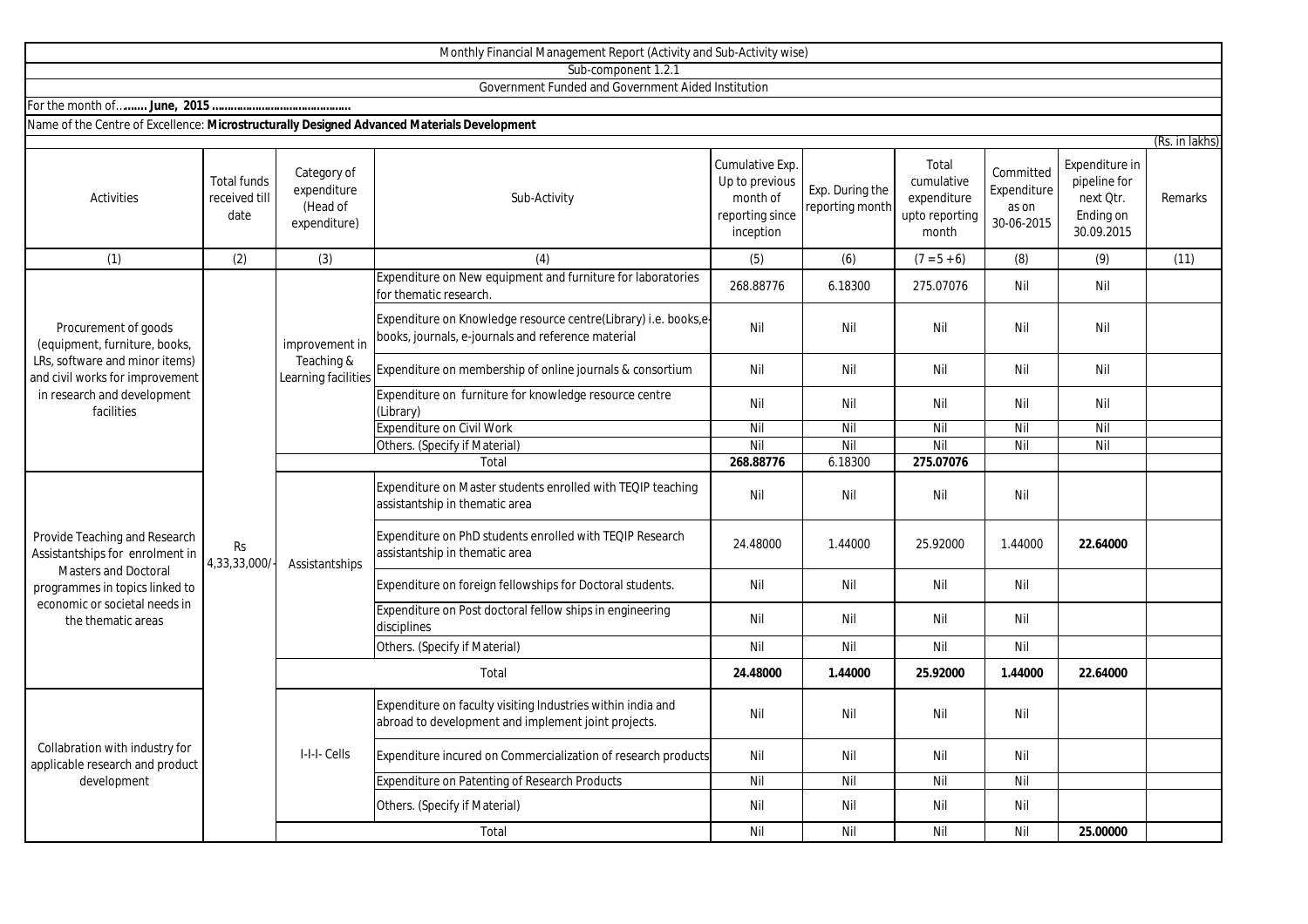| <b>Activities</b>                                                                                                                               | <b>Total funds</b><br>received till<br>date | Category of<br>expenditure<br>(Head of<br>expenditure) | Sub-Activity                                                                                                                                   | Cumulative Exp.<br>Up to previous<br>month of<br>reporting since<br>inception | Exp. During the<br>reporting month | Total<br>cumulative<br>expenditure<br>upto reporting<br>month | Committed<br>Expenditure<br>as on<br>30-06-2015 | Expenditure in<br>pipeline for<br>next Otr.<br>Ending on<br>30.09.2015 | Remarks |
|-------------------------------------------------------------------------------------------------------------------------------------------------|---------------------------------------------|--------------------------------------------------------|------------------------------------------------------------------------------------------------------------------------------------------------|-------------------------------------------------------------------------------|------------------------------------|---------------------------------------------------------------|-------------------------------------------------|------------------------------------------------------------------------|---------|
| National / International<br>collabration for Research and<br>Development activities with<br>Academic Institutions and<br>R<br>& D organisations |                                             | R&D                                                    | Expenditure on Securing sponsored projects and Consultancy<br>assignments                                                                      | Nil                                                                           | Nil                                | Nil                                                           | Nil                                             |                                                                        |         |
|                                                                                                                                                 |                                             |                                                        | Expenditure on Publication of research papers in peer reviewed<br>iournals                                                                     | 0.08092                                                                       | $\mathbf 0$                        | 0.08092                                                       | Nil                                             |                                                                        |         |
|                                                                                                                                                 |                                             |                                                        | Expenditure incured on Commercialization of research products                                                                                  | Nil                                                                           | Nil                                | Nil                                                           | Nil                                             |                                                                        |         |
|                                                                                                                                                 |                                             |                                                        | <b>Expenditure on Patenting of Research Products</b>                                                                                           | 0.5184                                                                        | $\mathbf 0$                        | 0.5184                                                        | Nil                                             |                                                                        |         |
|                                                                                                                                                 |                                             |                                                        | Expenditure on amount paid to Consultant for participation in<br>Research & Development and for delivering expert lectures                     | Nil                                                                           | Nil                                | Nil                                                           | Nil                                             |                                                                        |         |
|                                                                                                                                                 |                                             |                                                        | Expenditure on faculty visiting Industries within india and<br>abroad to development and implement joint projects.                             | Nil                                                                           | Nil                                | Nil                                                           | Nil                                             |                                                                        |         |
|                                                                                                                                                 |                                             |                                                        | Expenditure on characterization of sample of R & D projects                                                                                    | Nil                                                                           | Nil                                | Nil                                                           | Nil                                             |                                                                        |         |
|                                                                                                                                                 |                                             |                                                        | Expenditure on Presentation of paper in International Seminar,<br>Conference etc. by Doctoral students                                         | 11.39284                                                                      | 0.00000                            | 11.39284                                                      | Nil                                             |                                                                        |         |
|                                                                                                                                                 |                                             |                                                        | Others. (Specify if Material)                                                                                                                  | 24.20659                                                                      | $\mathbf 0$                        | 24.20659                                                      | Nil                                             |                                                                        |         |
|                                                                                                                                                 |                                             |                                                        | Total                                                                                                                                          | 36.19875                                                                      | 0.00000                            | 36.19875                                                      | <b>Nil</b>                                      | 13.80125                                                               |         |
| Enhancing research competence<br>of faculty and knowledge sharing<br>in thematic areas, both within<br>India and abroad                         |                                             | <b>FSD</b>                                             | Expenditure on faculty training for enhancement of Research<br>competence in thematic areas                                                    | 3.58528                                                                       | $\pmb{0}$                          | 3.58528                                                       | Nil                                             |                                                                        |         |
|                                                                                                                                                 |                                             |                                                        | Expenditure incurred on Participation by faculty in seminars,<br>conferences, workshops and Continuing Education Programes<br>(CEPs) etc.      | 0.19965                                                                       | $\Omega$                           | 0.19965                                                       | Nil                                             |                                                                        |         |
|                                                                                                                                                 |                                             |                                                        | Expenditure on Organizing thematic area training programmes,<br>workshops, seminars, conferences and Continuing Education<br>Programmes (CEPs) | Nil                                                                           | Nil                                | Nil                                                           | Nil                                             |                                                                        |         |
|                                                                                                                                                 |                                             |                                                        | Expenditure on staff development                                                                                                               | Nil                                                                           | Nil                                | $\overline{N}$                                                | Nil                                             |                                                                        |         |
|                                                                                                                                                 |                                             |                                                        | Expenditure on seed grant to researchers to venture into new<br>directions within the specified theme.                                         | Nil                                                                           | Nil                                | Nil                                                           | Nil                                             |                                                                        |         |
|                                                                                                                                                 |                                             |                                                        | Others. (Specify if Material)                                                                                                                  | Nil                                                                           | Nil                                | Nil                                                           | Nil                                             |                                                                        |         |
|                                                                                                                                                 |                                             |                                                        | Total                                                                                                                                          | 3.78493                                                                       | $\mathbf{0}$                       | 3.78493                                                       | Nil                                             | 46.21507                                                               |         |
| Incremental operating cost                                                                                                                      |                                             | <b>IOC</b>                                             |                                                                                                                                                | 11.25850                                                                      | 0.46025                            | 11.71875                                                      | 0.29000                                         | 37.99125                                                               |         |
| <b>GRAND TOTAL</b>                                                                                                                              |                                             |                                                        | 344.60994                                                                                                                                      | 8.08325                                                                       | 352.69319                          | 1.73000                                                       | 145.64757                                       |                                                                        |         |